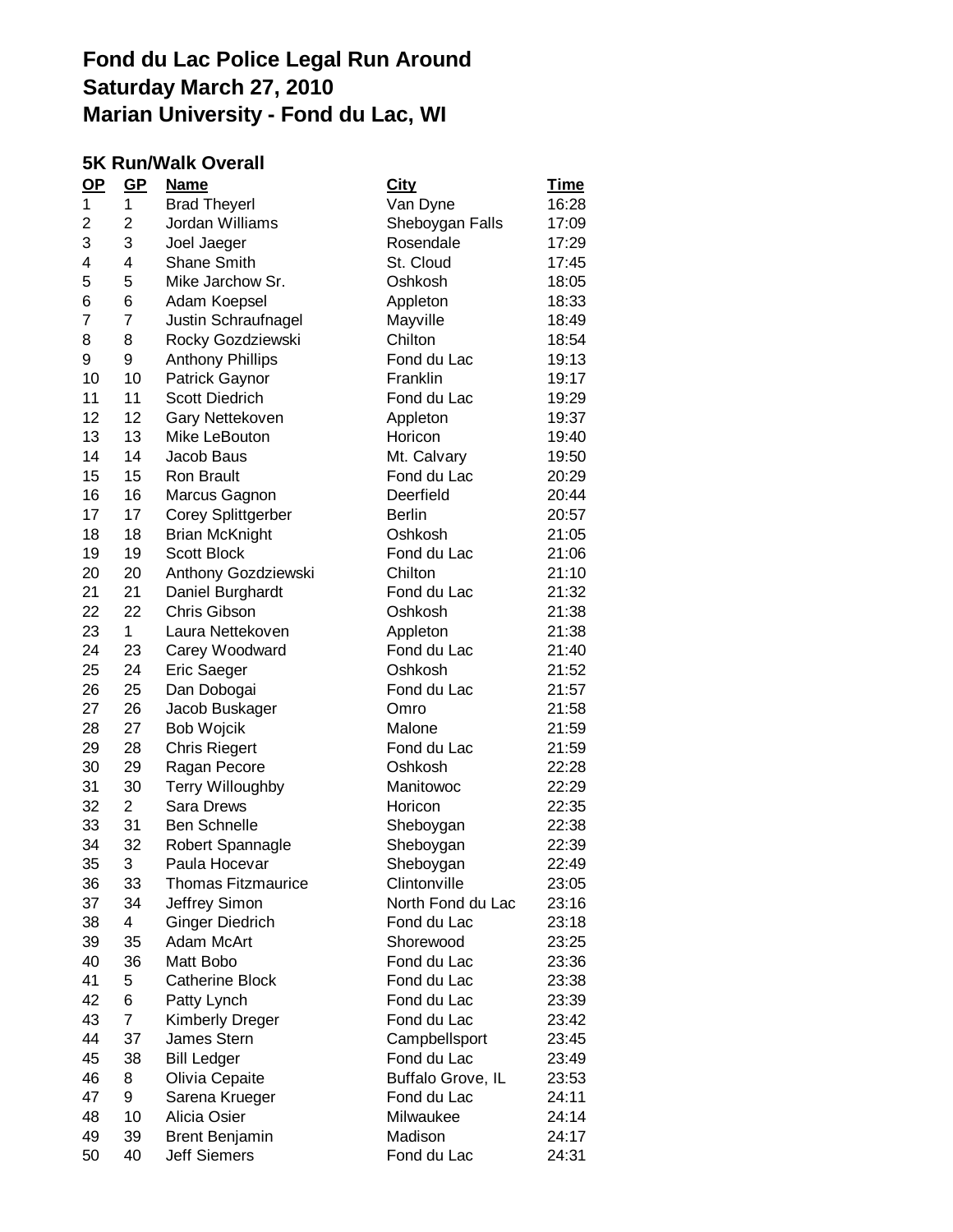| 51       | 11 | Stephanie Wackett            | Waupun                | 24:32 |
|----------|----|------------------------------|-----------------------|-------|
| 52       | 12 | <b>Tessa Clinton</b>         | Fond du Lac           | 24:33 |
| 53       | 13 | Khristin Williams-Casper     | Fond du Lac           | 24:34 |
| 54       | 14 | Rachel Herrmann              | Malone                | 24:35 |
| 55       | 15 | Angie Guyette                | Fond du Lac           | 24:36 |
| 56       | 41 | Ryan Williams                | Fond du Lac           | 24:38 |
| 57       | 16 | Shannon Thomaschaske         | Fond du Lac           | 24:40 |
| 58       | 42 | Jay Zimmerman                | Rosendale             | 24:43 |
| 59       | 43 | Michael Domke                | Oshkosh               | 24:46 |
| 60       | 17 | Juanita Hardgrove            | Fond du Lac           | 24:48 |
| 61       | 44 | <b>Jason Pettit</b>          | Fond du Lac           | 24:49 |
| 62       | 45 | Adam Fillmore                | Watertown             | 24:50 |
| 63       | 18 | Anna Ledden                  | Fond du Lac           | 24:56 |
| 64       | 19 | Terri Hardgrove              | Fond du Lac           | 24:57 |
| 65       | 46 | Curtis Scheuerman            | Fond du Lac           | 25:04 |
| 66       | 20 | Kathy Ledden                 | Fond du Lac           | 25:38 |
| 67       | 47 | David Griffiths              | Grafton               | 25:52 |
| 68       | 21 | Kathi Seidl-Deschand         | Fond du Lac           | 25:54 |
| 69       | 48 | John Chase                   | North Fond du Lac     | 25:55 |
| 70       | 49 | Hank Lieurance               | Fond du Lac           | 25:58 |
| 71       | 22 | Karla Klapperich             | St. Cloud             | 26:06 |
| 72       | 50 | <b>Gary Fisher</b>           | Plymouth              | 26:08 |
| 73       | 51 | Craig Birkholz               | Fond du Lac           | 26:13 |
| 74       | 23 | <b>Heather Gesell</b>        | Fond du Lac           | 26:15 |
|          | 52 | Dan Giese                    |                       |       |
| 75       | 24 |                              | Waupun<br>Fond du Lac | 26:22 |
| 76<br>77 | 53 | Rebecca Olson<br>Cal Harrell | Menasha               | 26:25 |
|          |    | <b>Edward Schmitz</b>        |                       | 26:25 |
| 78       | 54 |                              | Fond du Lac           | 26:31 |
| 79       | 25 | Tina Braun                   | Fond du Lac           | 26:33 |
| 80       | 55 | Nicholas Nida                | Fond du Lac           | 26:41 |
| 81       | 56 | Greg Zguta                   | Fond du Lac           | 26:49 |
| 82       | 57 | <b>Thomas Bakkan</b>         | Fond du Lac           | 26:59 |
| 83       | 58 | Darren McArthur              | West Bend             | 27:02 |
| 84       | 59 | <b>Steve Olson</b>           | Fond du Lac           | 27:06 |
| 85       | 26 | Laura Parr                   | Campbellsport         | 27:16 |
| 86       |    | Unknown participant          |                       | 27:24 |
| 87       | 60 | <b>Richard Roth</b>          | Appleton              | 27:31 |
| 88       | 61 | Dan Flood                    | Oakfield              | 27:33 |
| 89       | 62 | Justin Anthony               | Menasha               | 27:34 |
| 90       | 27 | <b>Nettie McArthur</b>       | Fond du Lac           | 27:35 |
| 91       | 28 | Holly Stephanie              | Fond du Lac           | 27:42 |
| 92       | 29 | Krista Sawyer                | Fond du Lac           | 27:43 |
| 93       | 63 | <b>Tyler Behling</b>         | Fond du Lac           | 27:44 |
| 94       | 64 | Chris Johnson                | Fond du Lac           | 27:45 |
| 95       | 65 | Dale Ledden                  | Fond du Lac           | 27:47 |
| 96       | 30 | Marie Oosterhouse            | Malone                | 27:54 |
| 97       | 31 | Chrissy Hinn                 | Sheboygan             | 27:55 |
| 98       | 32 | <b>Sally Muehlius</b>        | Fond du Lac           | 27:56 |
| 99       | 33 | Ann Leroux                   | Fond du Lac           | 28:11 |
| 100      | 34 | <b>Denise Edwards</b>        | Plymouth              | 28:22 |
| 101      | 35 | <b>Kerry Parker</b>          | Fond du Lac           | 28:23 |
| 102      | 66 | <b>Richard Scheuerman</b>    | Fond du Lac           | 28:27 |
| 103      | 67 | Mark Flood                   | Oakfield              | 28:29 |
| 104      | 36 | <b>Christie Christie</b>     | Hartford              | 28:30 |
| 105      | 1  | Joe Bisenius                 | Fond du Lac           | 28:31 |
| 106      | 68 | John Cooper                  | Fond du Lac           | 28:34 |
| 107      | 37 | Melissa Probst               | Fond du Lac           | 28:56 |
| 108      | 69 | Jacy Ryan                    | North Fond du Lac     | 28:59 |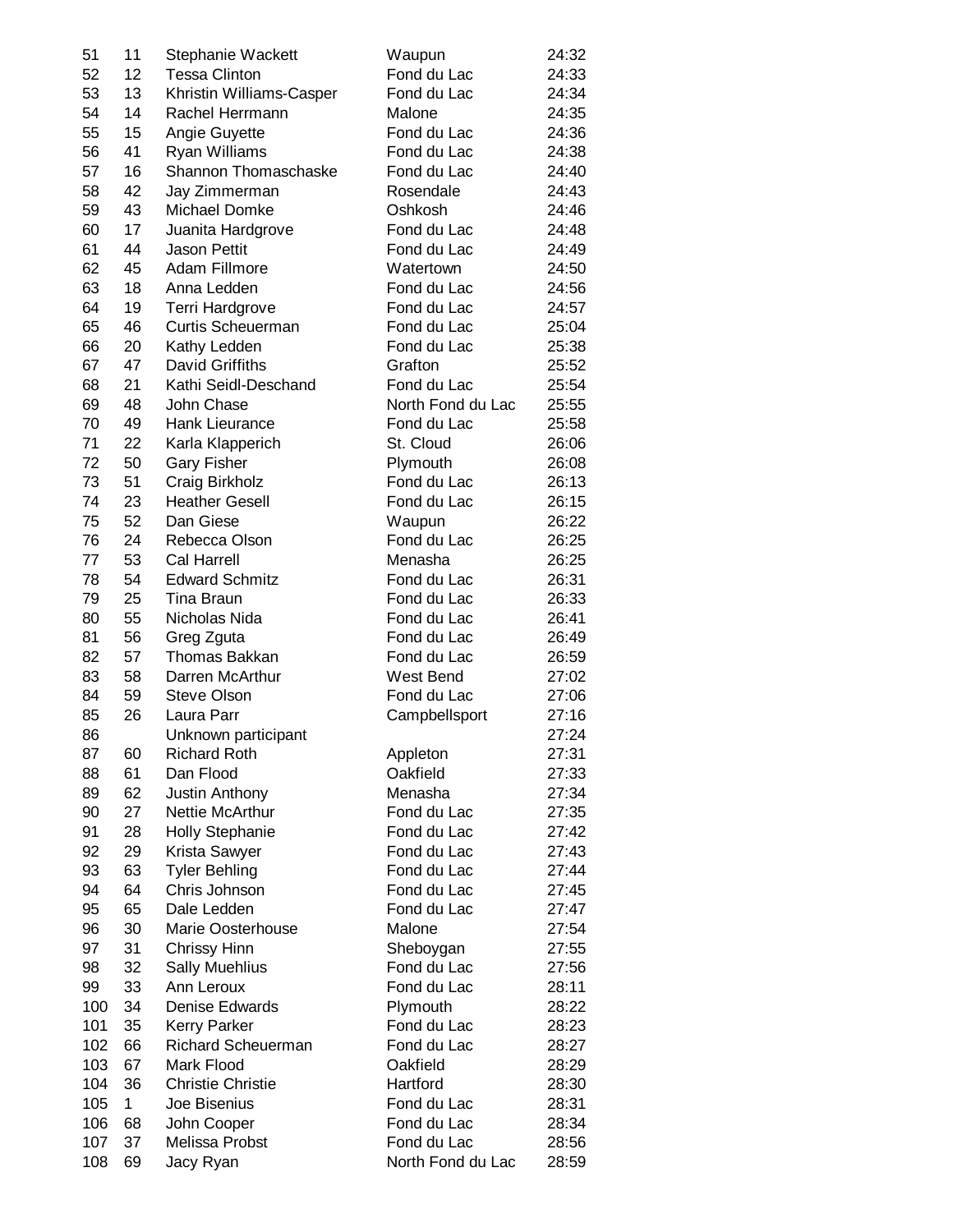| 109        | 70             | Shaun Mahaffey            | Janesville        | 29:28 |
|------------|----------------|---------------------------|-------------------|-------|
| 110        | 71             | Patrick McKeough          | Fond du Lac       | 29:29 |
| 111        | 38             | Pam Mahaffey              | Janesville        | 29:30 |
| 112        | 72             | Tom Swingen               | Fond du Lac       | 29:30 |
| 113        | 73             | Alan Cameron              | Hartford          | 29:43 |
| 114        | 39             | <b>Bonnie Krupp</b>       | Fond du Lac       | 29:45 |
| 115        | 74             | <b>Bob Fields</b>         | Fond du Lac       | 29:53 |
| 116        | 40             | <b>Kris Fellers</b>       | Fond du Lac       | 29:56 |
| 117        | 75             | <b>Brad Hartwig</b>       | Oshkosh           | 30:11 |
| 118        | 41             | Amanda Albrecht           | Oshkosh           | 30:31 |
| 119        | 42             | <b>Courtney Gabel</b>     | Fond du Lac       | 30:35 |
|            | 43             | Christina Trochinski      |                   |       |
| 120<br>121 |                |                           | <b>Berlin</b>     | 30:43 |
|            | 44             | Lydia Flood               | Oakfield          | 31:05 |
| 122        | 45             | Amy Nack                  | Deerfield         | 31:10 |
| 123        | 46             | Jennifer Kindschuh        | Rosendale         | 31:32 |
| 124        | 47             | Cynthia Schmoller         | Kiel              | 31:57 |
| 125        | 48             | Lori Alsteen              | Sheboygan         | 32:11 |
| 126        | 49             | Jenny Baer                | Cleveland         | 32:28 |
| 127        | 76             | Paul Oosterhouse          | Malone            | 32:33 |
| 128        | 50             | Gabriella LeBouton        | Horicon           | 32:40 |
| 129        | 51             | Andrea Westergaard        | Fond du Lac       | 32:43 |
| 130        | 52             | <b>Kristine Linde</b>     | Janesville        | 32:45 |
| 131        | 53             | Marcia Balthazor          | <b>West Allis</b> | 34:17 |
| 132        | 54             | Cathy Gibson              | Oshkosh           | 34:45 |
| 133        | 55             | Megan Braun               | New Berlin        | 34:48 |
| 134        | 56             | Katy Bassindale           |                   | 34:49 |
| 135        | 77             | <b>Chevy Schultz</b>      | Fond du Lac       | 34:55 |
| 136        | 57             | <b>Kimberly Kruck</b>     | Fond du Lac       | 34:56 |
| 137        | 58             | <b>Brittany Birler</b>    | Fond du Lac       | 35:02 |
| 138        | 59             | Candida Fryman            | Eden              | 35:08 |
| 139        | 60             | Andra Story               | Fond du Lac       | 35:46 |
| 140        | 61             | Jennifer Avery            | Fond du Lac       | 35:21 |
| 141        | 62             | Sarah Avery               | Fond du Lac       | 35:21 |
| 142        | 78             | Dave Repenn               | Neenah            | 35:23 |
| 143        | 63             | Amy Beekman               | Eden              | 35:30 |
| 144        | 64             | Barbara Zimmerman         | Rosendale         | 35:31 |
| 145        | 65             | Morgan Broennimann        | Oshkosh           | 36:36 |
| 146        | 66             | Joyce Tuchel              | Neenah            | 36:36 |
| 147        | 67             | Dyanna Sherman            | Fond du Lac       | 37:03 |
| 148        | 1              | Andrea Mills              | Fond du Lac       | 37:12 |
| 149        | 2              | <b>Carlie Kinsey</b>      | Waukesha          | 37:13 |
| 150        | 3              | Paige Collins             | <b>Two Rivers</b> | 37:13 |
| 151        | 68             | Sara Cujak                | Fond du Lac       | 37:16 |
| 152        | 69             | Carin Fuerstenberg-Nicoud | Fond du Lac       | 37:17 |
| 153        | $\overline{2}$ | Paul Osterholm            | Fond du Lac       | 37:31 |
| 154        | 70             | Tanya Monet-Bakken        |                   | 37:24 |
| 155        | 71             | Kylie Brull               | Fond du Lac       | 37:25 |
| 156        | 79             | <b>Tyler Duel</b>         | Van Dyne          | 37:28 |
| 157        | 72             | <b>Allison Conrad</b>     | Fond du Lac       | 37:30 |
| 158        | 73             | Angie Harney              | Fond du Lac       | 37:30 |
| 159        | 74             | <b>Cindy Carter</b>       | Appleton          | 38:00 |
| 160        | 75             |                           | Janesville        |       |
|            |                | Lisa Kennedy              | Janesville        | 38:38 |
| 161<br>162 | 3<br>4         | Shane Linde               | Malone            | 38:41 |
|            |                | Mary Lefeber              |                   | 38:46 |
| 163        | 4              | <b>Robert Kirst</b>       | Kewaskum          | 39:07 |
| 164        | 5              | John Schultz              | Madison           | 39:12 |
| 165        | 76             | <b>Julie Pettit</b>       | Fond du Lac       | 39:50 |
| 166        | 77             | Kelly Anne Millichamp     | Fond du Lac       | 40:10 |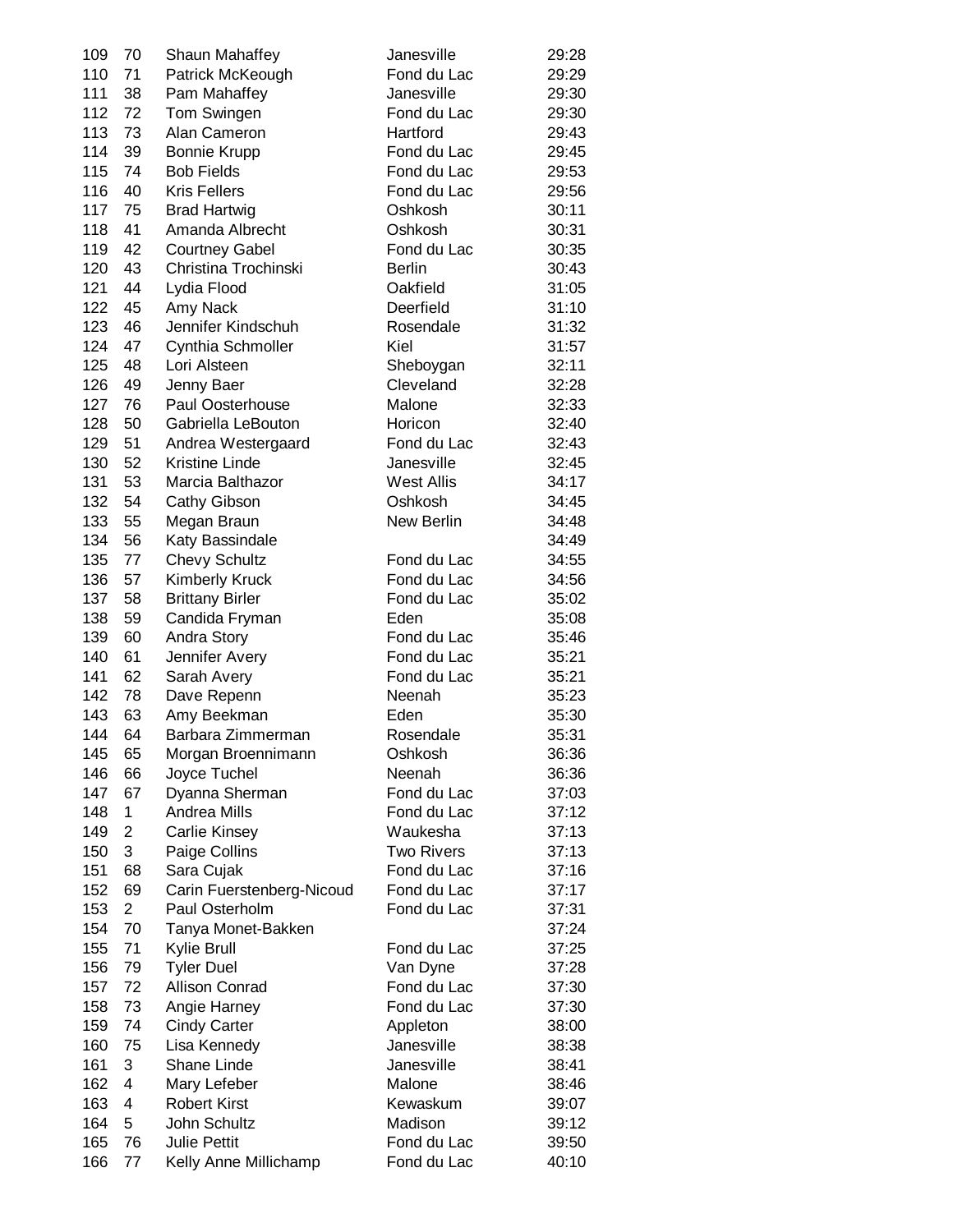| 167 | 80             | John Hessil            | Milwaukee            | 40:46 |
|-----|----------------|------------------------|----------------------|-------|
| 168 | 5              | Jennifer Mickelson     | Fond du Lac          | 41:21 |
| 169 | 6              | Angela Hoch            | Rosendale            | 43:31 |
| 170 | 7              | Ashley Bunker          | Waupun               | 43:31 |
| 171 | 81             | <b>Ralph Williams</b>  | Clintonville         | 43:32 |
| 172 | 78             | <b>Patty Bates</b>     | Fond du Lac          | 43:46 |
| 173 | 8              | <b>Sharon Secord</b>   | Fond du Lac          | 44:11 |
| 174 | 9              | Sue Fulton             | Slinger              | 44:17 |
| 175 | 10             | Kim Duveneck           | Fond du Lac          | 44:44 |
| 176 | 11             | Lisa Bebow             | Fond du Lac          | 44:45 |
| 177 | 12             | Jodi Dalphonso         | Oshkosh              | 45:47 |
| 178 | 6              | Daniel Weitz           | Oshkosh              |       |
|     |                |                        |                      | 45:47 |
| 179 | 79             | Deborah Cooper         | Fond du Lac          | 45:55 |
| 180 | 82             | Paul Holzmann          | Fond du Lac          | 46:15 |
| 181 | 13             | <b>Margaret Fields</b> | Fond du Lac          | 46:19 |
| 182 | 14             | <b>Billie Duel</b>     | Van Dyne             | 46:20 |
| 183 | $\overline{7}$ | Nate Rucker            | Appleton             | 48:26 |
| 184 | 15             | Tara Knaus             | Weyauwega            | 48:28 |
| 185 | 16             | <b>Terri Knaus</b>     | Weyauwega            | 48:46 |
| 186 | 17             | Nerissa Fauska         | Fond du Lac          | 48:48 |
| 187 | 8              | <b>Matthew Bertram</b> | Oshkosh              | 48:50 |
| 188 | 18             | <b>Tracy Peterson</b>  | Waupun               | 48:51 |
| 189 | 19             | <b>Julie Asmus</b>     | Jefferson            | 48:52 |
| 190 | 9              | Don Hillman            | Appleton             | 48:52 |
| 191 | 20             | Pam Hillman            | Appleton             | 49:01 |
| 192 | 21             | Kelly Roberts          | Fond du Lac          | 49:02 |
| 193 | 22             | Pam Gross              | Fond du Lac          | 49:17 |
| 194 | 10             | <b>Shane Abitz</b>     | Fond du Lac          | 49:19 |
| 195 | 23             | Maranda Barth          | Fond du Lac          | 49:22 |
| 196 | 24             | Megan Buechel          | Fond du Lac          | 49:22 |
| 197 | 25             | Alisa Baker            | Fond du Lac          | 49:27 |
| 198 | 11             | Tim Boehrig            | St. Cloud            | 49:27 |
| 199 | 80             | Lindsey Coehoorn       | Rosendale            | 49:37 |
| 200 | 26             | <b>Heather Licht</b>   | Neenah               | 49:56 |
| 201 | 27             | Abby Palmer            | Fond du Lac          | 49:57 |
| 202 | 28             | Natalie Kimpel         | Fond du Lac          | 50:03 |
| 203 | 12             | Ben Jed                | Oshkosh              | 50:04 |
| 204 | 29             | Alyssa Epright         | <b>Stevens Point</b> | 50:05 |
| 205 | 13             | Jacob Wegner           | Waupun               | 50:05 |
| 206 | 30             | Sarah Everson          |                      | 50:21 |
| 207 | 31             | <b>Barb Hoch</b>       | Rosendale            | 50:23 |
| 208 | 32             | <b>Stacy Mielke</b>    | Fond du Lac          | 50:31 |
| 209 | 33             | Dominique Boehrig      | St. Cloud            | 50:35 |
| 210 | 14             | Gerasimos Blatseols    | Appleton             | 50:41 |
| 211 | 15             | Shawn Provot           | Fond du Lac          | 50:41 |
| 212 | 34             | Jessica Provot         | Fond du Lac          | 50:44 |
| 213 | 16             | <b>Chris Bolstad</b>   | Lomira               | 50:44 |
| 214 | 35             | Gina Sammatard-Bolstad | Lomira               | 51:00 |
| 215 | 36             | <b>Emily Stephany</b>  | Fond du Lac          | 51:00 |
| 216 | 37             | Elizabeth Morehead     | Fond du Lac          | 51:28 |
| 217 | 38             | Kathy Jurgensmier      | Fond du Lac          | 51:29 |
| 218 | 39             | Rainy Hafermann        | Fond du Lac          | 51:32 |
| 219 | 40             | Sara Wachendorf        | Fond du Lac          | 51:42 |
| 220 | 41             | Karen Martin           | Fond du Lac          | 51:44 |
| 221 | 42             | Jodi Hafermann         | Fond du Lac          | 51:48 |
| 222 | 43             | Marcy Eckert           | Fond du Lac          | 51:58 |
| 223 | 17             | David Dobogai          | Fond du Lac          | 52:02 |
| 224 | 44             | <b>Cindy Matznick</b>  | Mt. Calvary          | 52:06 |
|     |                |                        |                      |       |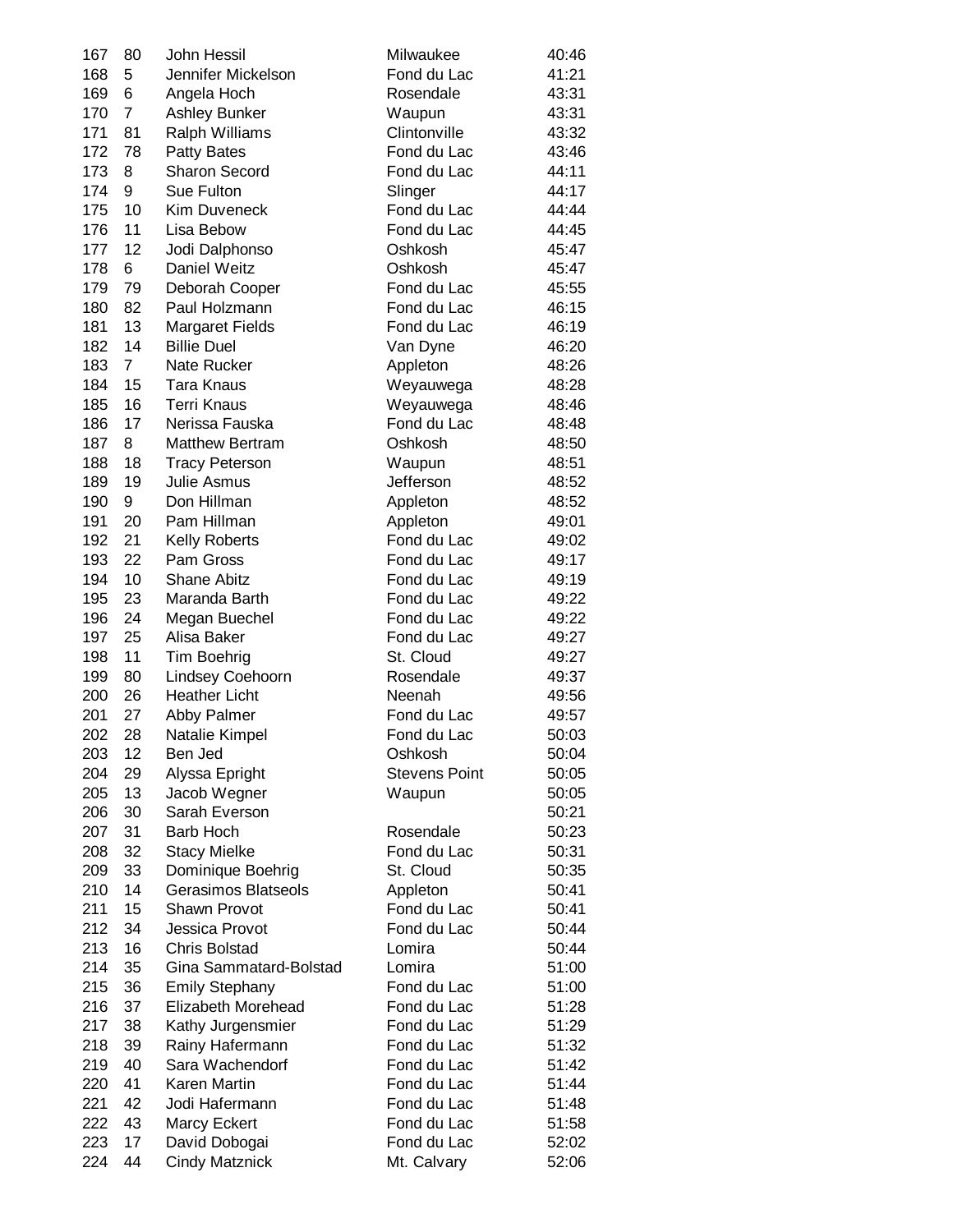| 225 | 18 | Jeff Matznick          | Mt. Calvary | 52:09 |
|-----|----|------------------------|-------------|-------|
| 226 | 45 | Jennifer Duffy-Tuoni   | Fond du Lac | 52:11 |
| 227 | 46 | Jenny Wraalstad        | Fond du Lac | 52:12 |
| 228 | 47 | Tammi Cassidy-Neal     | Fond du Lac | 52:37 |
| 229 | 48 | Nikki Hoerth           | Fond du Lac | 52:46 |
| 230 | 49 | Lisa Dobogai           | Fond du Lac | 52:46 |
| 231 | 50 | <b>Beth Seif</b>       | Fond du Lac | 53:02 |
| 232 | 51 | Jessica Koepke         | Fond du Lac | 53:21 |
| 233 | 19 | Tim Bunker             | Waupun      | 53:22 |
| 234 | 52 | Heather Bunker         | Waupun      | 53:57 |
| 235 | 53 | Lisa Mueller           | Fond du Lac | 53:58 |
| 236 | 54 | Sally Herre            | Fond du Lac | 54:03 |
| 237 | 20 | Mat Mueller            | Fond du Lac | 54:03 |
| 238 | 21 | Tom Herre              | Fond du Lac | 54:06 |
| 239 | 55 | Lisa Hall              | Fond du Lac | 54:06 |
| 240 | 56 | Sara Kaiser            | Malone      | 54:31 |
| 241 | 57 | <b>Wendy Peterson</b>  |             | 54:32 |
| 242 | 58 | Elizabeth Vande Streek | Oshkosh     | 54:32 |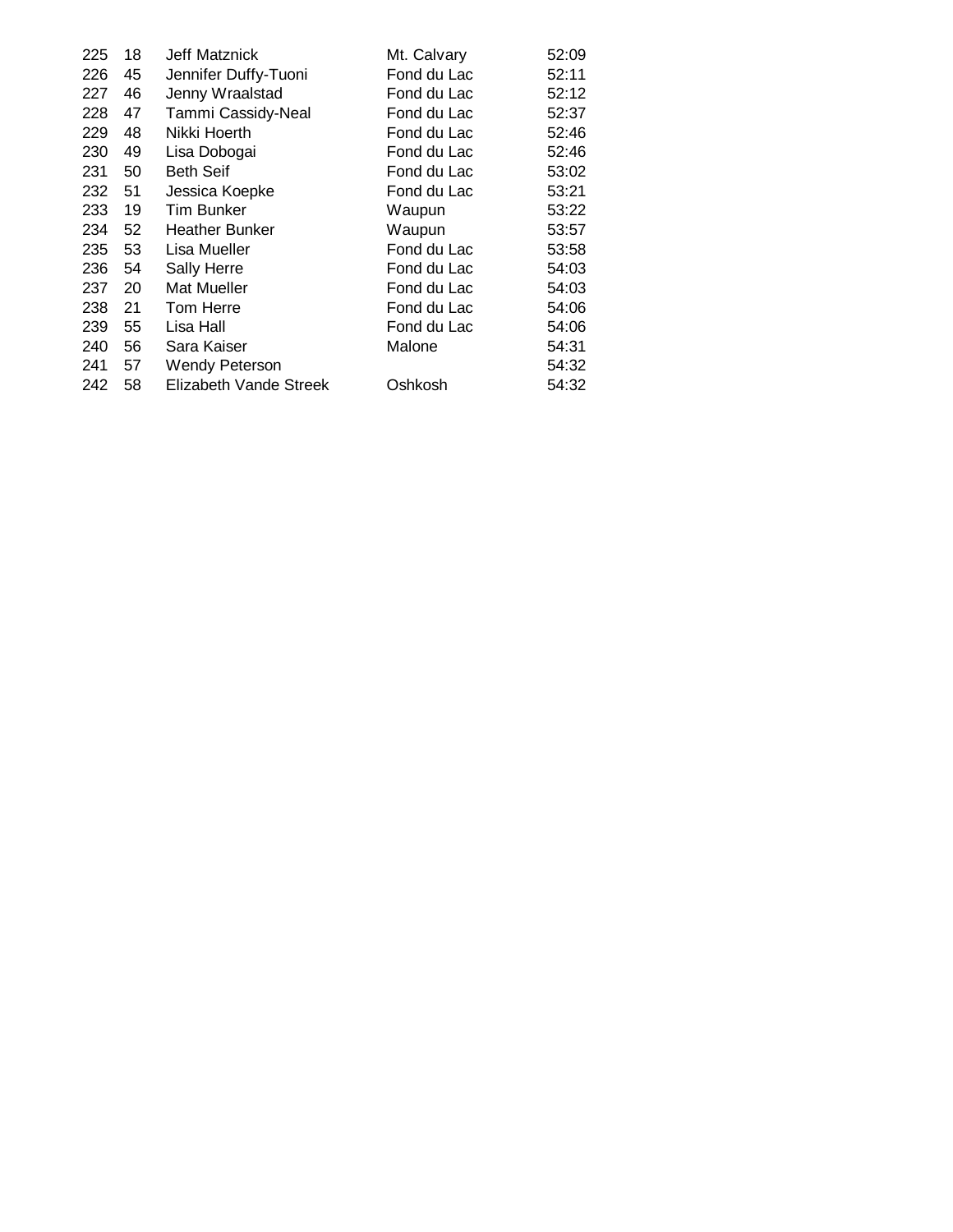### **5K Run Female**

| $OP$ | $GP$           | <b>Name</b>              | <b>City</b>       | <u>Time</u> |
|------|----------------|--------------------------|-------------------|-------------|
| 23   | 1              | Laura Nettekoven         | Appleton          | 21:38       |
| 32   | 2              | Sara Drews               | Horicon           | 22:35       |
| 35   | 3              | Paula Hocevar            | Sheboygan         | 22:49       |
| 38   | 4              | Ginger Diedrich          | Fond du Lac       | 23:18       |
| 41   | 5              | <b>Catherine Block</b>   | Fond du Lac       | 23:38       |
| 42   | 6              | Patty Lynch              | Fond du Lac       | 23:39       |
| 43   | $\overline{7}$ | <b>Kimberly Dreger</b>   | Fond du Lac       | 23:42       |
| 46   | 8              | Olivia Cepaite           | Buffalo Grove, IL | 23:53       |
| 47   | 9              | Sarena Krueger           | Fond du Lac       | 24:11       |
| 48   | 10             | Alicia Osier             | Milwaukee         | 24:14       |
| 51   | 11             | Stephanie Wackett        | Waupun            | 24:32       |
| 52   | 12             | Tessa Clinton            | Fond du Lac       | 24:33       |
| 53   | 13             | Khristin Williams-Casper | Fond du Lac       | 24:34       |
| 54   | 14             | Rachel Herrmann          | Malone            | 24:35       |
| 55   | 15             | Angie Guyette            | Fond du Lac       | 24:36       |
| 57   | 16             | Shannon Thomaschaske     | Fond du Lac       | 24:40       |
| 60   | 17             | Juanita Hardgrove        | Fond du Lac       | 24:48       |
| 63   | 18             | Anna Ledden              | Fond du Lac       | 24:56       |
| 64   | 19             | Terri Hardgrove          | Fond du Lac       | 24:57       |
| 66   | 20             | Kathy Ledden             | Fond du Lac       | 25:38       |
| 68   | 21             | Kathi Seidl-Deschand     | Fond du Lac       | 25:54       |
| 71   | 22             | Karla Klapperich         | St. Cloud         | 26:06       |
| 74   | 23             | <b>Heather Gesell</b>    | Fond du Lac       | 26:15       |
| 76   | 24             | Rebecca Olson            | Fond du Lac       | 26:25       |
| 79   | 25             | Tina Braun               | Fond du Lac       | 26:33       |
| 85   | 26             | Laura Parr               | Campbellsport     | 27:16       |
| 90   | 27             | <b>Nettie McArthur</b>   | Fond du Lac       | 27:35       |
| 91   | 28             | <b>Holly Stephanie</b>   | Fond du Lac       | 27:42       |
| 92   | 29             | Krista Sawyer            | Fond du Lac       | 27:43       |
| 96   | 30             | <b>Marie Oosterhouse</b> | Malone            | 27:54       |
| 97   | 31             | Chrissy Hinn             | Sheboygan         | 27:55       |
| 98   | 32             | <b>Sally Muehlius</b>    | Fond du Lac       | 27:56       |
| 99   | 33             | Ann Leroux               | Fond du Lac       | 28:11       |
| 100  | 34             | Denise Edwards           | Plymouth          | 28:22       |
| 101  | 35             | <b>Kerry Parker</b>      | Fond du Lac       | 28:23       |
| 104  | 36             | <b>Christie Christie</b> | Hartford          | 28:30       |
| 107  | 37             | Melissa Probst           | Fond du Lac       | 28:56       |
| 111  | 38             | Pam Mahaffey             | Janesville        | 29:30       |
| 114  | 39             | <b>Bonnie Krupp</b>      | Fond du Lac       | 29:45       |
| 116  | 40             | <b>Kris Fellers</b>      | Fond du Lac       | 29:56       |
| 118  | 41             | Amanda Albrecht          | Oshkosh           | 30:31       |
| 119  | 42             | <b>Courtney Gabel</b>    | Fond du Lac       | 30:35       |
| 120  | 43             | Christina Trochinski     | <b>Berlin</b>     | 30:43       |
| 121  | 44             | Lydia Flood              | Oakfield          | 31:05       |
| 122  | 45             | Amy Nack                 | Deerfield         | 31:10       |
| 123  | 46             | Jennifer Kindschuh       | Rosendale         | 31:32       |
| 124  | 47             | Cynthia Schmoller        | Kiel              | 31:57       |
| 125  | 48             | Lori Alsteen             | Sheboygan         | 32:11       |
| 126  | 49             | Jenny Baer               | Cleveland         | 32:28       |
| 128  | 50             | Gabriella LeBouton       | Horicon           | 32:40       |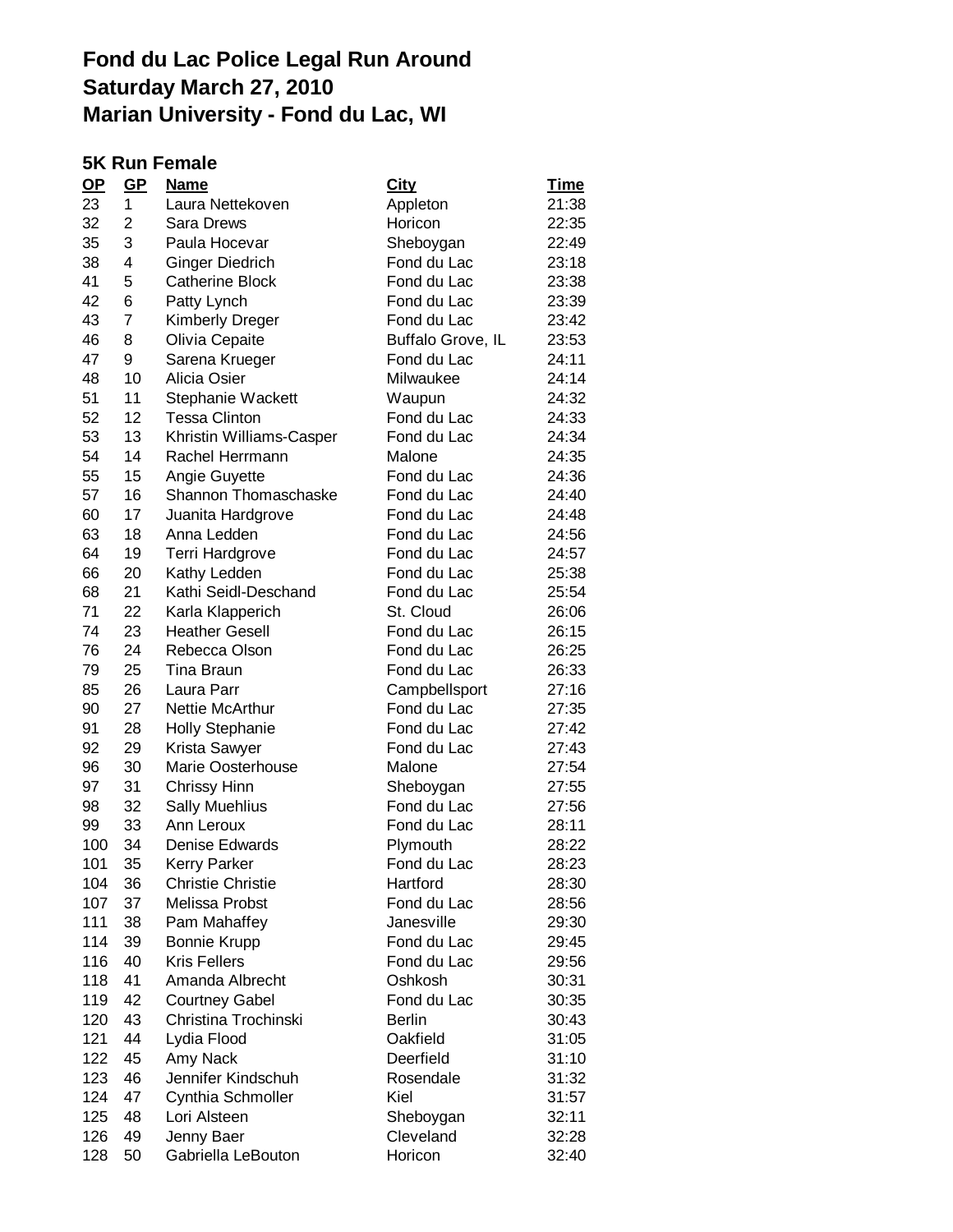| 129 | 51 | Andrea Westergaard        | Fond du Lac | 32:43 |
|-----|----|---------------------------|-------------|-------|
| 130 | 52 | <b>Kristine Linde</b>     | Janesville  | 32:45 |
| 131 | 53 | Marcia Balthazor          | West Allis  | 34:17 |
| 132 | 54 | Cathy Gibson              | Oshkosh     | 34:45 |
| 133 | 55 | Megan Braun               | New Berlin  | 34:48 |
| 134 | 56 | Katy Bassindale           |             | 34:49 |
| 136 | 57 | <b>Kimberly Kruck</b>     | Fond du Lac | 34:56 |
| 137 | 58 | <b>Brittany Birler</b>    | Fond du Lac | 35:02 |
| 138 | 59 | Candida Fryman            | Eden        | 35:08 |
| 139 | 60 | Andra Story               | Fond du Lac | 35:46 |
| 140 | 61 | Jennifer Avery            | Fond du Lac | 35:21 |
| 141 | 62 | Sarah Avery               | Fond du Lac | 35:21 |
| 143 | 63 | Amy Beekman               | Eden        | 35:30 |
| 144 | 64 | Barbara Zimmerman         | Rosendale   | 35:31 |
| 145 | 65 | Morgan Broennimann        | Oshkosh     | 36:36 |
| 146 | 66 | Joyce Tuchel              | Neenah      | 36:36 |
| 147 | 67 | Dyanna Sherman            | Fond du Lac | 37:03 |
| 151 | 68 | Sara Cujak                | Fond du Lac | 37:16 |
| 152 | 69 | Carin Fuerstenberg-Nicoud | Fond du Lac | 37:17 |
| 154 | 70 | Tanya Monet-Bakken        |             | 37:24 |
| 155 | 71 | Kylie Brull               | Fond du Lac | 37:25 |
| 157 | 72 | <b>Allison Conrad</b>     | Fond du Lac | 37:30 |
| 158 | 73 | Angie Harney              | Fond du Lac | 37:30 |
| 159 | 74 | <b>Cindy Carter</b>       | Appleton    | 38:00 |
| 160 | 75 | Lisa Kennedy              | Janesville  | 38:38 |
| 165 | 76 | <b>Julie Pettit</b>       | Fond du Lac | 39:50 |
| 166 | 77 | Kelly Anne Millichamp     | Fond du Lac | 40:10 |
| 172 | 78 | <b>Patty Bates</b>        | Fond du Lac | 43:46 |
| 179 | 79 | Deborah Cooper            | Fond du Lac | 45:55 |
| 199 | 80 | Lindsey Coehoorn          | Rosendale   | 49:37 |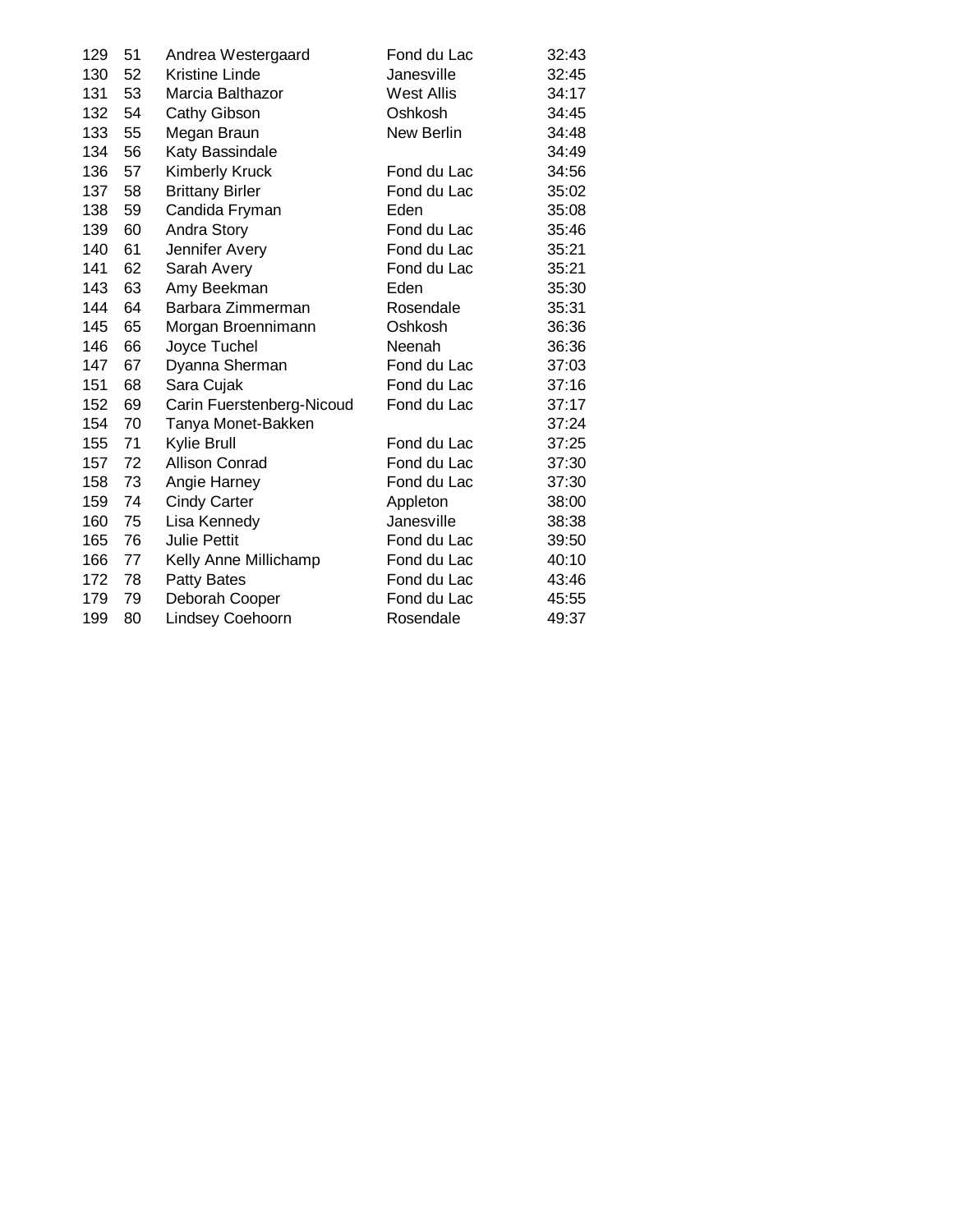#### **5K Run Male**

| $\Omega$ | GP             | <u>Name</u>               | City              | <u>Time</u> |
|----------|----------------|---------------------------|-------------------|-------------|
| 1        | 1              | <b>Brad Theyerl</b>       | Van Dyne          | 16:28       |
| 2        | 2              | Jordan Williams           | Sheboygan Falls   | 17:09       |
| 3        | 3              | Joel Jaeger               | Rosendale         | 17:29       |
| 4        | 4              | <b>Shane Smith</b>        | St. Cloud         | 17:45       |
| 5        | 5              | Mike Jarchow Sr.          | Oshkosh           | 18:05       |
| 6        | 6              | Adam Koepsel              | Appleton          | 18:33       |
| 7        | $\overline{7}$ | Justin Schraufnagel       | Mayville          | 18:49       |
| 8        | 8              | Rocky Gozdziewski         | Chilton           | 18:54       |
| 9        | 9              | <b>Anthony Phillips</b>   | Fond du Lac       | 19:13       |
| 10       | 10             | Patrick Gaynor            | Franklin          | 19:17       |
| 11       | 11             | <b>Scott Diedrich</b>     | Fond du Lac       | 19:29       |
| 12       | 12             | Gary Nettekoven           | Appleton          | 19:37       |
| 13       | 13             | Mike LeBouton             | Horicon           | 19:40       |
| 14       | 14             | Jacob Baus                | Mt. Calvary       | 19:50       |
| 15       | 15             | <b>Ron Brault</b>         | Fond du Lac       | 20:29       |
| 16       | 16             | Marcus Gagnon             | Deerfield         | 20:44       |
| 17       | 17             | <b>Corey Splittgerber</b> | <b>Berlin</b>     | 20:57       |
| 18       | 18             | <b>Brian McKnight</b>     | Oshkosh           | 21:05       |
| 19       | 19             | <b>Scott Block</b>        | Fond du Lac       | 21:06       |
| 20       | 20             | Anthony Gozdziewski       | Chilton           | 21:10       |
| 21       | 21             | Daniel Burghardt          | Fond du Lac       | 21:32       |
| 22       | 22             | Chris Gibson              | Oshkosh           | 21:38       |
| 24       | 23             | Carey Woodward            | Fond du Lac       | 21:40       |
| 25       | 24             | Eric Saeger               | Oshkosh           | 21:52       |
| 26       | 25             | Dan Dobogai               | Fond du Lac       | 21:57       |
| 27       | 26             | Jacob Buskager            | Omro              | 21:58       |
| 28       | 27             | Bob Wojcik                | Malone            | 21:59       |
| 29       | 28             | <b>Chris Riegert</b>      | Fond du Lac       | 21:59       |
| 30       | 29             | Ragan Pecore              | Oshkosh           | 22:28       |
| 31       | 30             | <b>Terry Willoughby</b>   | Manitowoc         | 22:29       |
| 33       | 31             | <b>Ben Schnelle</b>       | Sheboygan         | 22:38       |
| 34       | 32             | Robert Spannagle          | Sheboygan         | 22:39       |
| 36       | 33             | <b>Thomas Fitzmaurice</b> | Clintonville      | 23:05       |
| 37       | 34             | Jeffrey Simon             | North Fond du Lac | 23:16       |
| 39       | 35             | Adam McArt                | Shorewood         | 23:25       |
| 40       | 36             | Matt Bobo                 | Fond du Lac       | 23:36       |
| 44       | 37             | James Stern               | Campbellsport     | 23:45       |
| 45       | 38             | <b>Bill Ledger</b>        | Fond du Lac       | 23:49       |
| 49       | 39             | <b>Brent Benjamin</b>     | Madison           | 24:17       |
| 50       | 40             | <b>Jeff Siemers</b>       | Fond du Lac       | 24:31       |
| 56       | 41             | Ryan Williams             | Fond du Lac       | 24:38       |
| 58       | 42             | Jay Zimmerman             | Rosendale         | 24:43       |
| 59       | 43             | Michael Domke             | Oshkosh           | 24:46       |
| 61       | 44             | <b>Jason Pettit</b>       | Fond du Lac       | 24:49       |
| 62       | 45             | Adam Fillmore             | Watertown         | 24:50       |
| 65       | 46             | <b>Curtis Scheuerman</b>  | Fond du Lac       | 25:04       |
| 67       | 47             | David Griffiths           | Grafton           | 25:52       |
| 69       | 48             | John Chase                | North Fond du Lac | 25:55       |
| 70       | 49             | Hank Lieurance            | Fond du Lac       | 25:58       |
| 72       | 50             | <b>Gary Fisher</b>        | Plymouth          | 26:08       |
|          |                |                           |                   |             |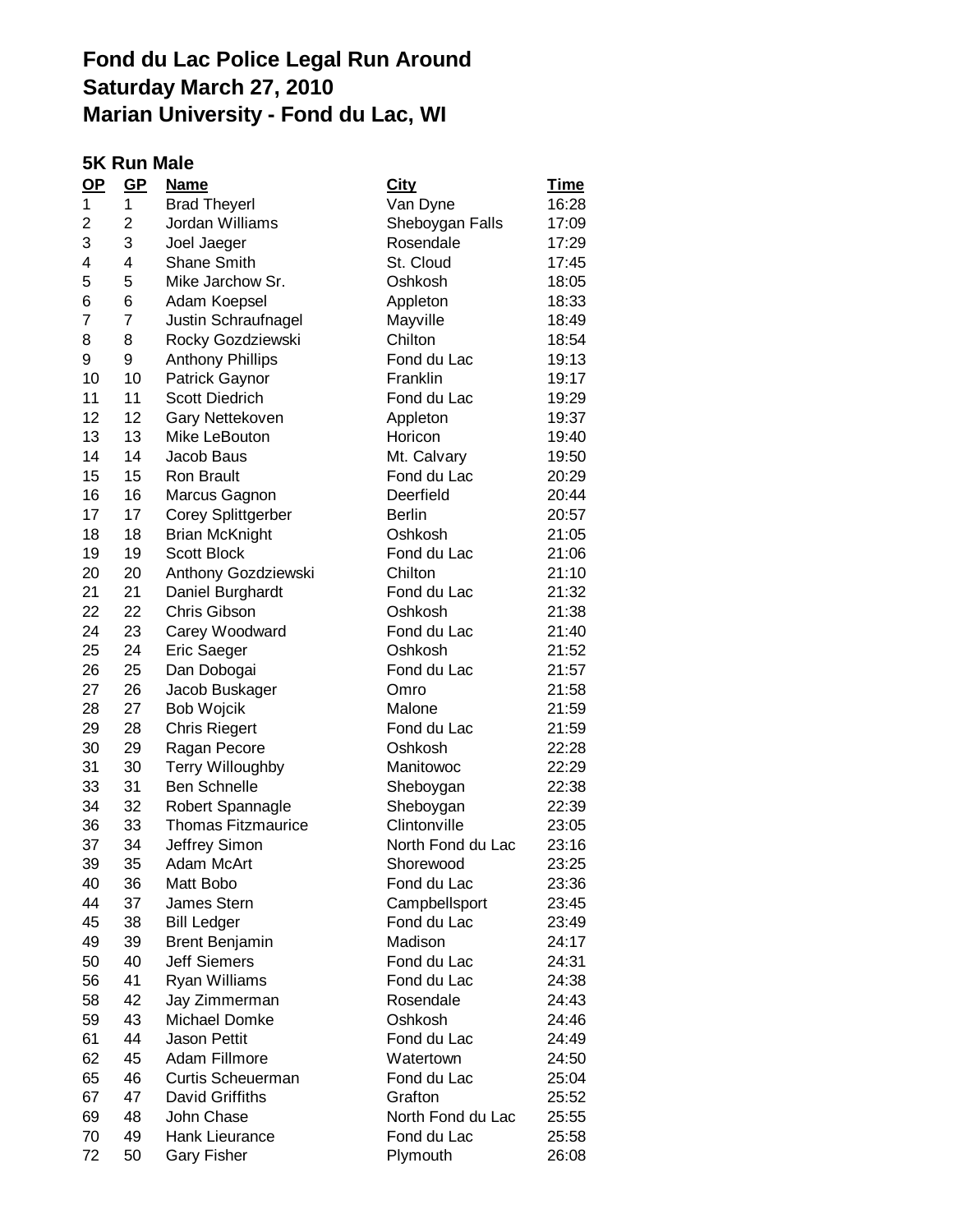| 73  | 51 | Craig Birkholz            | Fond du Lac       | 26:13 |
|-----|----|---------------------------|-------------------|-------|
| 75  | 52 | Dan Giese                 | Waupun            | 26:22 |
| 77  | 53 | <b>Cal Harrell</b>        | Menasha           | 26:25 |
| 78  | 54 | <b>Edward Schmitz</b>     | Fond du Lac       | 26:31 |
| 80  | 55 | Nicholas Nida             | Fond du Lac       | 26:41 |
| 81  | 56 | Greg Zguta                | Fond du Lac       | 26:49 |
| 82  | 57 | <b>Thomas Bakkan</b>      | Fond du Lac       | 26:59 |
| 83  | 58 | Darren McArthur           | <b>West Bend</b>  | 27:02 |
| 84  | 59 | <b>Steve Olson</b>        | Fond du Lac       | 27:06 |
| 87  | 60 | <b>Richard Roth</b>       | Appleton          | 27:31 |
| 88  | 61 | Dan Flood                 | Oakfield          | 27:33 |
| 89  | 62 | Justin Anthony            | Menasha           | 27:34 |
| 93  | 63 | <b>Tyler Behling</b>      | Fond du Lac       | 27:44 |
| 94  | 64 | Chris Johnson             | Fond du Lac       | 27:45 |
| 95  | 65 | Dale Ledden               | Fond du Lac       | 27:47 |
| 102 | 66 | <b>Richard Scheuerman</b> | Fond du Lac       | 28:27 |
| 103 | 67 | Mark Flood                | Oakfield          | 28:29 |
| 106 | 68 | John Cooper               | Fond du Lac       | 28:34 |
| 108 | 69 | Jacy Ryan                 | North Fond du Lac | 28:59 |
| 109 | 70 | Shaun Mahaffey            | Janesville        | 29:28 |
| 110 | 71 | Patrick McKeough          | Fond du Lac       | 29:29 |
| 112 | 72 | Tom Swingen               | Fond du Lac       | 29:30 |
| 113 | 73 | Alan Cameron              | Hartford          | 29:43 |
| 115 | 74 | <b>Bob Fields</b>         | Fond du Lac       | 29:53 |
| 117 | 75 | <b>Brad Hartwig</b>       | Oshkosh           | 30:11 |
| 127 | 76 | Paul Oosterhouse          | Malone            | 32:33 |
| 135 | 77 | <b>Chevy Schultz</b>      | Fond du Lac       | 34:55 |
| 142 | 78 | Dave Repenn               | Neenah            | 35:23 |
| 156 | 79 | <b>Tyler Duel</b>         | Van Dyne          | 37:28 |
| 167 | 80 | John Hessil               | Milwaukee         | 40:46 |
| 171 | 81 | Ralph Williams            | Clintonville      | 43:32 |
| 180 | 82 | Paul Holzmann             | Fond du Lac       | 46:15 |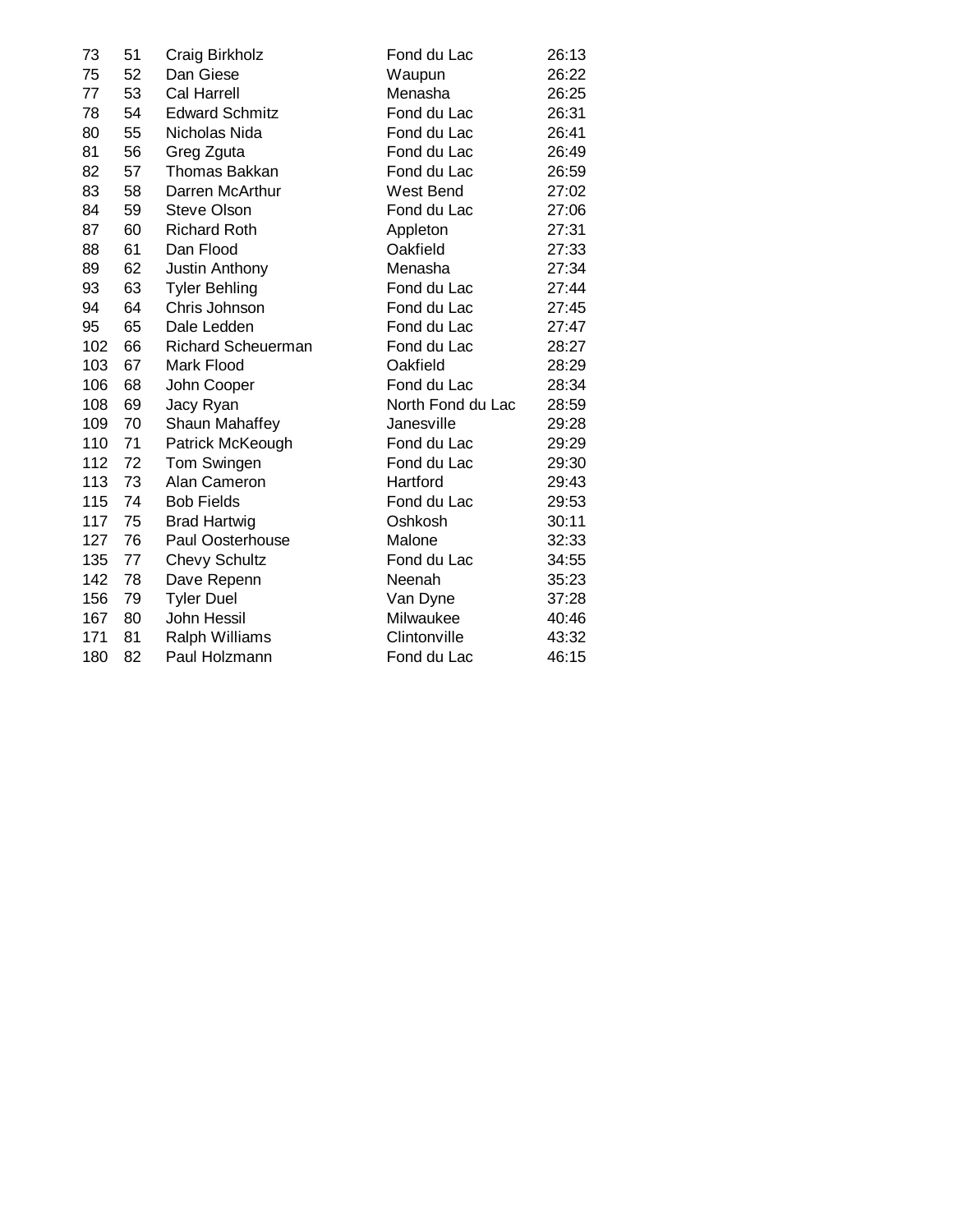#### **5K Walk Female**

| $OP$ | $GP$           | <b>Name</b>            | <u>City</u>          | <u>Time</u> |
|------|----------------|------------------------|----------------------|-------------|
| 148  | 1              | Andrea Mills           | Fond du Lac          | 37:12       |
| 149  | $\overline{c}$ | Carlie Kinsey          | Waukesha             | 37:13       |
| 150  | 3              | Paige Collins          | <b>Two Rivers</b>    | 37:13       |
| 162  | 4              | Mary Lefeber           | Malone               | 38:46       |
| 168  | 5              | Jennifer Mickelson     | Fond du Lac          | 41:21       |
| 169  | 6              | Angela Hoch            | Rosendale            | 43:31       |
| 170  | $\overline{7}$ | <b>Ashley Bunker</b>   | Waupun               | 43:31       |
| 173  | 8              | <b>Sharon Secord</b>   | Fond du Lac          | 44:11       |
| 174  | 9              | Sue Fulton             | Slinger              | 44:17       |
| 175  | 10             | <b>Kim Duveneck</b>    | Fond du Lac          | 44:44       |
| 176  | 11             | Lisa Bebow             | Fond du Lac          | 44:45       |
| 177  | 12             | Jodi Dalphonso         | Oshkosh              | 45:47       |
| 181  | 13             | <b>Margaret Fields</b> | Fond du Lac          | 46:19       |
| 182  | 14             | <b>Billie Duel</b>     | Van Dyne             | 46:20       |
| 184  | 15             | <b>Tara Knaus</b>      | Weyauwega            | 48:28       |
| 185  | 16             | <b>Terri Knaus</b>     | Weyauwega            | 48:46       |
| 186  | 17             | Nerissa Fauska         | Fond du Lac          | 48:48       |
| 188  | 18             | <b>Tracy Peterson</b>  | Waupun               | 48:51       |
| 189  | 19             | Julie Asmus            | Jefferson            | 48:52       |
| 191  | 20             | Pam Hillman            | Appleton             | 49:01       |
| 192  | 21             | <b>Kelly Roberts</b>   | Fond du Lac          | 49:02       |
| 193  | 22             | Pam Gross              | Fond du Lac          | 49:17       |
| 195  | 23             | Maranda Barth          | Fond du Lac          | 49:22       |
| 196  | 24             | Megan Buechel          | Fond du Lac          | 49:22       |
| 197  | 25             | Alisa Baker            | Fond du Lac          | 49:27       |
| 200  | 26             | <b>Heather Licht</b>   | Neenah               | 49:56       |
| 201  | 27             | Abby Palmer            | Fond du Lac          | 49:57       |
| 202  | 28             | Natalie Kimpel         | Fond du Lac          | 50:03       |
| 204  | 29             | Alyssa Epright         | <b>Stevens Point</b> | 50:05       |
| 206  | 30             | Sarah Everson          |                      | 50:21       |
| 207  | 31             | <b>Barb Hoch</b>       | Rosendale            | 50:23       |
| 208  | 32             | <b>Stacy Mielke</b>    | Fond du Lac          | 50:31       |
| 209  | 33             | Dominique Boehrig      | St. Cloud            | 50:35       |
| 212  | 34             | Jessica Provot         | Fond du Lac          | 50:44       |
| 214  | 35             | Gina Sammatard-Bolstad | Lomira               | 51:00       |
| 215  | 36             | <b>Emily Stephany</b>  | Fond du Lac          | 51:00       |
| 216  | 37             | Elizabeth Morehead     | Fond du Lac          | 51:28       |
| 217  | 38             | Kathy Jurgensmier      | Fond du Lac          | 51:29       |
| 218  | 39             | Rainy Hafermann        | Fond du Lac          | 51:32       |
| 219  | 40             | Sara Wachendorf        | Fond du Lac          | 51:42       |
| 220  | 41             | Karen Martin           | Fond du Lac          | 51:44       |
| 221  | 42             | Jodi Hafermann         | Fond du Lac          | 51:48       |
| 222  | 43             | <b>Marcy Eckert</b>    | Fond du Lac          | 51:58       |
| 224  | 44             | <b>Cindy Matznick</b>  | Mt. Calvary          | 52:06       |
| 226  | 45             | Jennifer Duffy-Tuoni   | Fond du Lac          | 52:11       |
| 227  | 46             | Jenny Wraalstad        | Fond du Lac          | 52:12       |
| 228  | 47             | Tammi Cassidy-Neal     | Fond du Lac          | 52:37       |
| 229  | 48             | Nikki Hoerth           | Fond du Lac          | 52:46       |
| 230  | 49             | Lisa Dobogai           | Fond du Lac          | 52:46       |
| 231  | 50             | <b>Beth Seif</b>       | Fond du Lac          | 53:02       |
|      |                |                        |                      |             |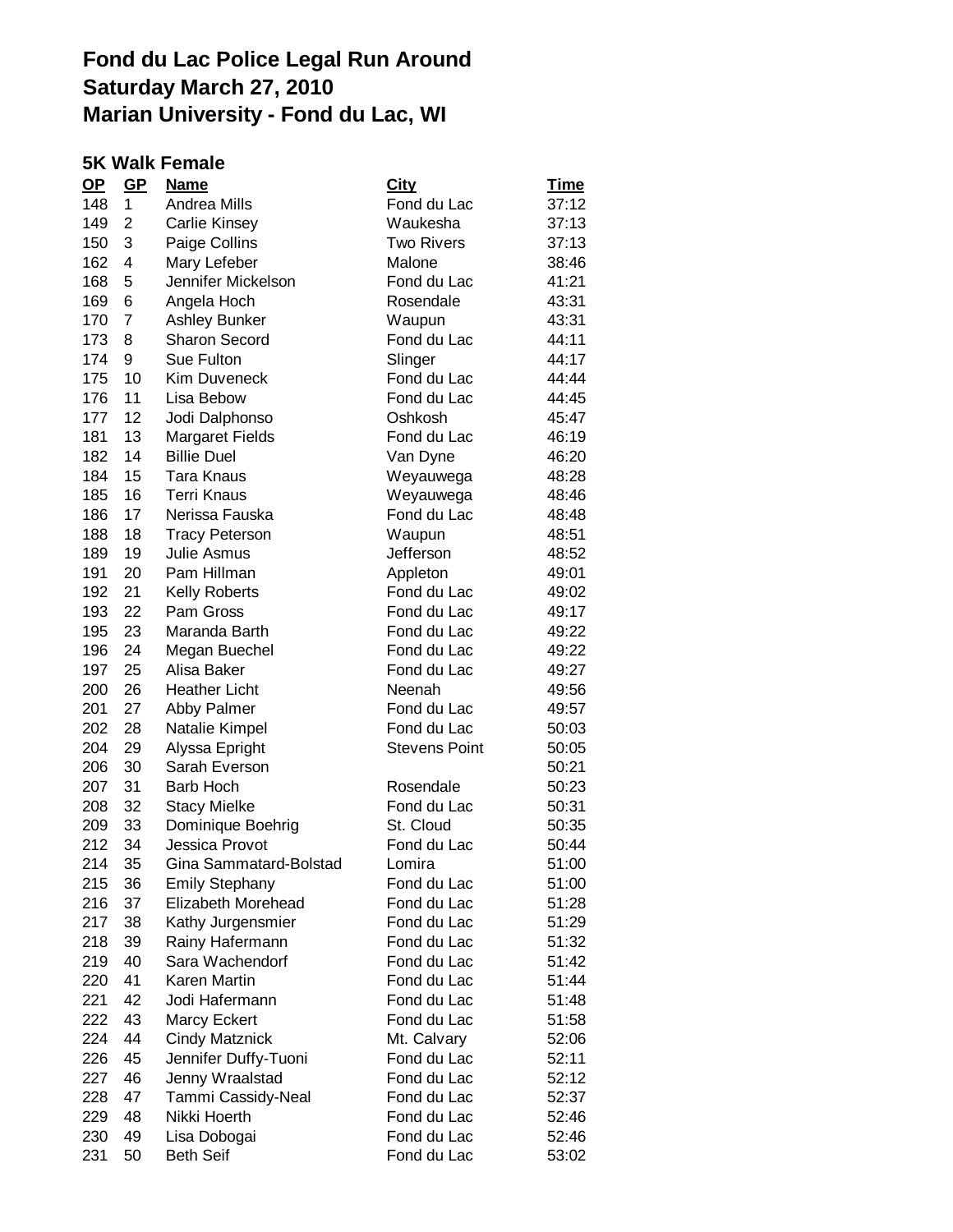| 232 | -51 | Jessica Koepke         | Fond du Lac | 53:21 |
|-----|-----|------------------------|-------------|-------|
| 234 | 52  | <b>Heather Bunker</b>  | Waupun      | 53:57 |
| 235 | 53  | Lisa Mueller           | Fond du Lac | 53:58 |
| 236 | 54  | Sally Herre            | Fond du Lac | 54:03 |
| 239 | 55  | Lisa Hall              | Fond du Lac | 54:06 |
| 240 | 56  | Sara Kaiser            | Malone      | 54:31 |
| 241 | 57  | <b>Wendy Peterson</b>  |             | 54:32 |
| 242 | 58  | Elizabeth Vande Streek | Oshkosh     | 54:32 |
|     |     |                        |             |       |